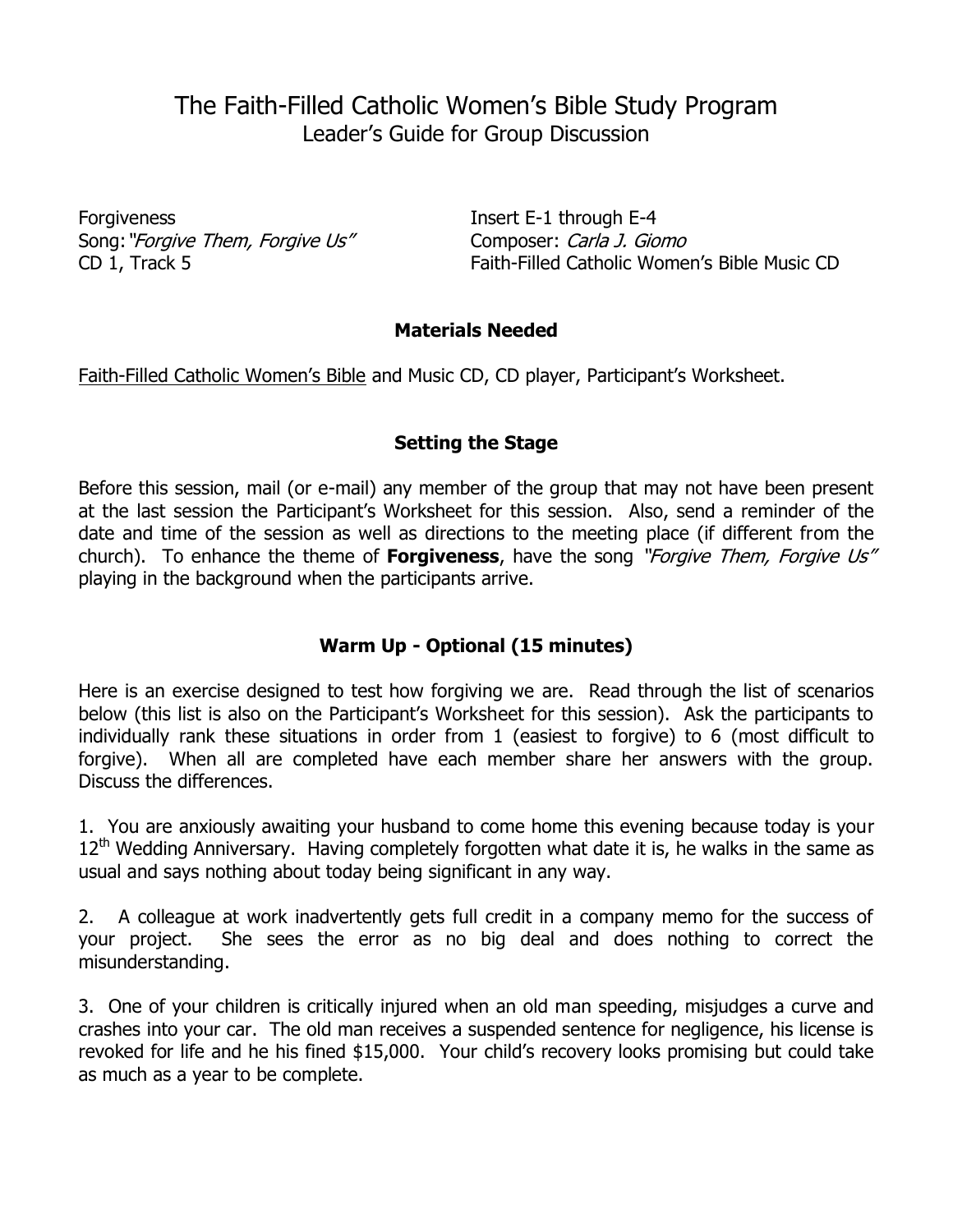4. You advised your teenage daughter that you don't approve of her going to see a questionable rock group that is coming to town tonight. It sounded last week like you were winning the battle as she quit asking for your permission. Then, she finds out at school that she can get tickets to the concert after all. She tries to call you but your cell phone is off (and she decides not to text you) and you won't be home until 7:00. She takes \$30 out of the "family emergency cup" and heads out with friends to the concert thinking she'll explain it all to you later.

5. Another woman who you consider a friend is telling others about something that, even though true, is not very complementary about your family. She thinks she is actually doing you a favor by getting the "true story" out so as not to let the rumor mill get out of hand. You think it would be better if things were simply left unsaid.

6. Others pressured you to have an abortion when you were 13 after making a horrible mistake with a young man you just "knew you were in love with." Choosing the abortion was ultimately your decision and you have been haunted by it ever since. Can you forgive yourself?

### **Opening Discussion (10 minutes)**

Together, read aloud the **Plan and Purpose** article on insert page E-1. Then, ask each participant to write her answers to the questions below (using her Participant's Worksheet). Play the song "Forgive Them, Forgive Us" very quietly in the background to help create a peaceful mood.

Is there a wound in any relationship in my life (family member, colleague, friend) that is not healed because of a lack of forgiveness? What was/is my responsibility for the original wrong? What is stopping healing from taking place in this situation? Have I confessed any sin I may have committed?

Ask any member of the group who is comfortable doing so to share her story with the group. (After sharing, go immediately into the group prayer)

## **Group Prayer (5 minutes)**

Leader: **Dearest Jesus, we ask Your mercy and forgiveness as we contemplate these wounds in** our lives. Give us the courage and loving hearts necessary to forgive those who have wronged us and to seek forgiveness of those we have wronged. We ask You to hear our prayer for our special intentions whether named today or kept in our hearts: **enter aloud all individual intentions**. Shower us with Your grace and blessings today and every day. This we ask, in Your name. Amen.

### **Spiritual Awakening - Opening Prayer**

Have the participants read together the **Prayer** at the top of insert page E-2.